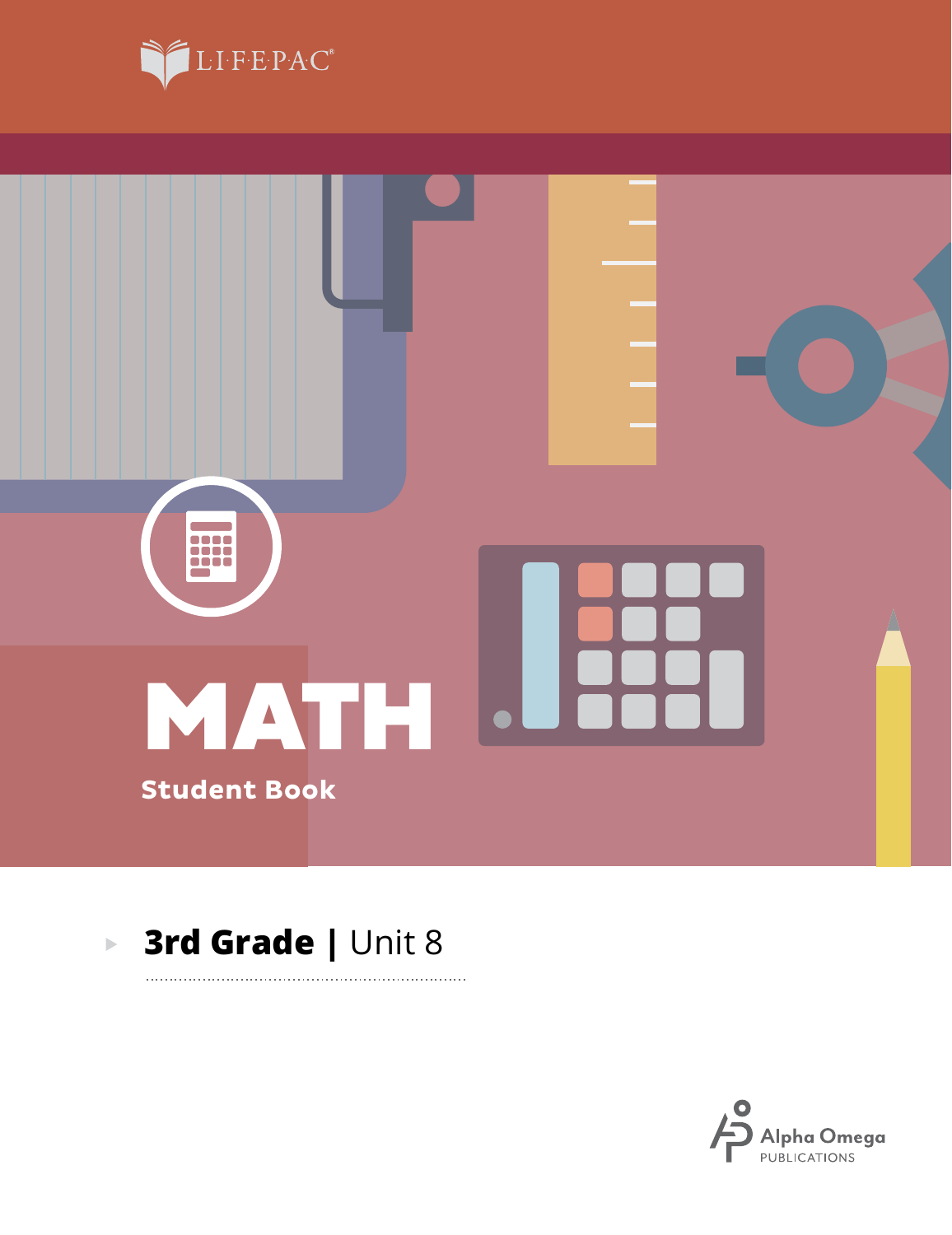# MATH 308 **MEASUREMENTS AND MULTIPLICATION**

**\_3 4 \_1** Self Test 3 **|33 \_ 4. Dimensions** .............................................................. 35 **4** Roman Numerals **|39** Introduction **|3 1. Numbers and Shapes** .............................................. 4 Shapes **|5** Changing Units **|6** Missing Numbers **|9** Self Test 1 **|12 2. Decimals and Borrowing**..................................... 14 Mixed Numbers **|14** Decimals **|17** Subtraction Across Zeros **|18** Self Test 2 **|23 3. Order, Directions, and Graphs**........................... 25 Add Mixed Numbers **|26** Directions **|28** Graphing **|30** Multiplication **|35** Length and Width **|36** Fractions **|37** Self Test 4 **|43 5. Application and Review** ...................................... 45 Self Test 5 **|51** LIFEPAC Test **|Pull-out**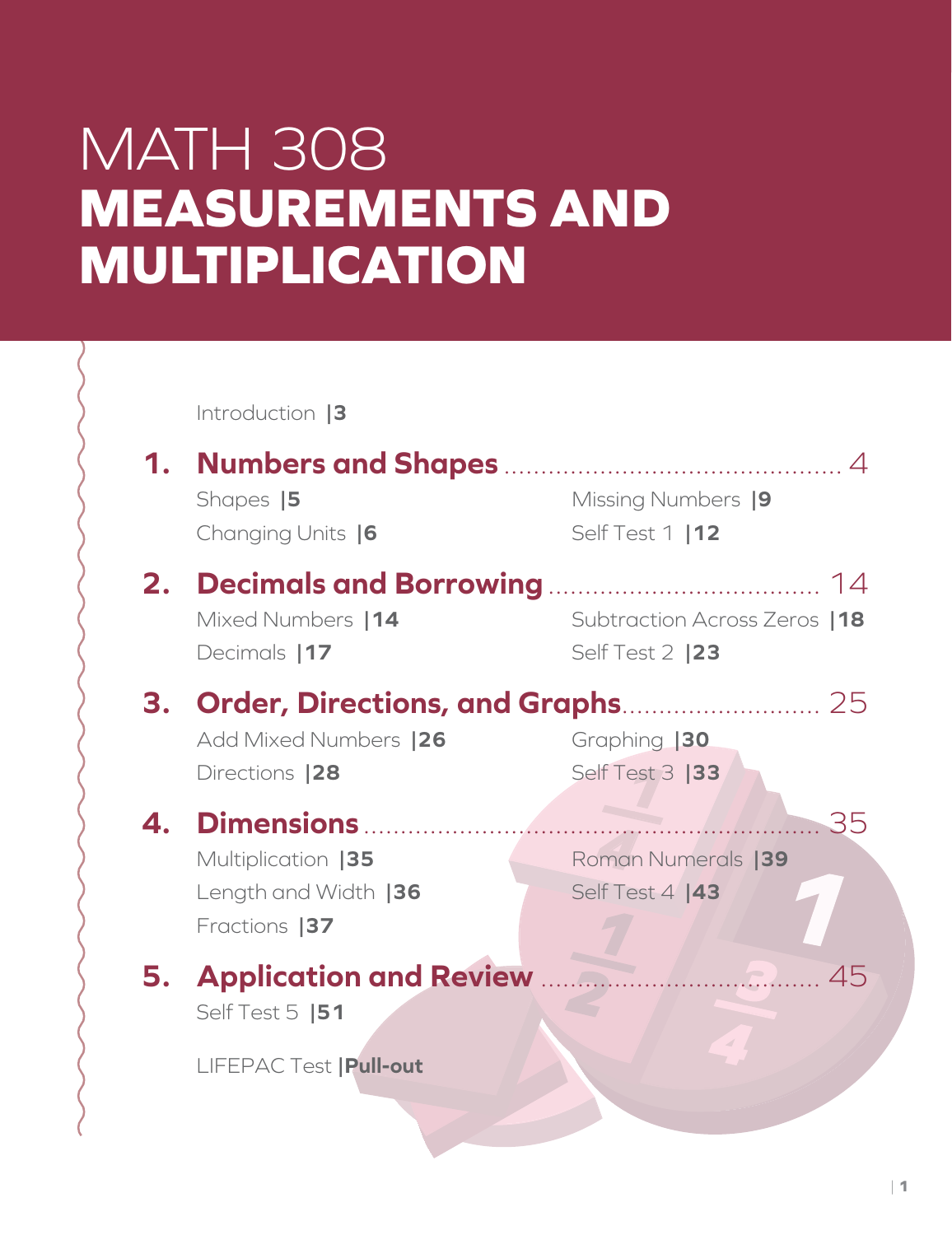NOTE to teachers, parents, and students:

As part of a continuing effort to improve the LIFEPAC curriculum a new layout of this unit has been produced. The content of this unit has not changed but the page numbers referenced in the Teacher Notes of the Teacher's Guide may no longer match.

**Author:** Carol Bauler, B.A.

**Editor:** Alan Christopherson, M.S.

#### **Media Credits:**

**Page 3:** © beever8, iStock, Thinkstock; **4:** © johavel, iStock, Thinkstock; **6:** © Daniel R. Burch, iStock, Thinkstock, United States coin images from the United States Mint **14:** © Keith Brofsky, iStock, Thinkstock; © Claudio Divizia, Hemera, Thinkstock; **17:** © Boarding1Now, iStock, Thinkstock; **20:** © mocco, iStock, Thinkstock; **25:** © Zoonar RF, Zoonar, Thinkstock; **28:** © serggn, iStock, Thinkstock; **35:** © Shing Lok Che, iStock, Thinkstock; **39 & 52:** ©Gomolach, iStock, Thinkstock; **45:** © PorFang, iStock, Thinkstock; © DAJ, Thinkstock; **48:** © Moriz89, iStock, Thinkstock; **LifePac Test 4:** © cthoman, iStock, Thinkstock.



#### **804 N. 2nd Ave. E. Rock Rapids, IA 51246-1759**

© MCMXCVIII by Alpha Omega Publications, Inc. All rights reserved. LIFEPAC is a registered trademark of Alpha Omega Publications, Inc.

All trademarks and/or service marks referenced in this material are the property of their respective owners. Alpha Omega Publications, Inc. makes no claim of ownership to any trademarks and/or service marks other than their own and their affiliates, and makes no claim of affiliation to any companies whose trademarks may be listed in this material, other than their own.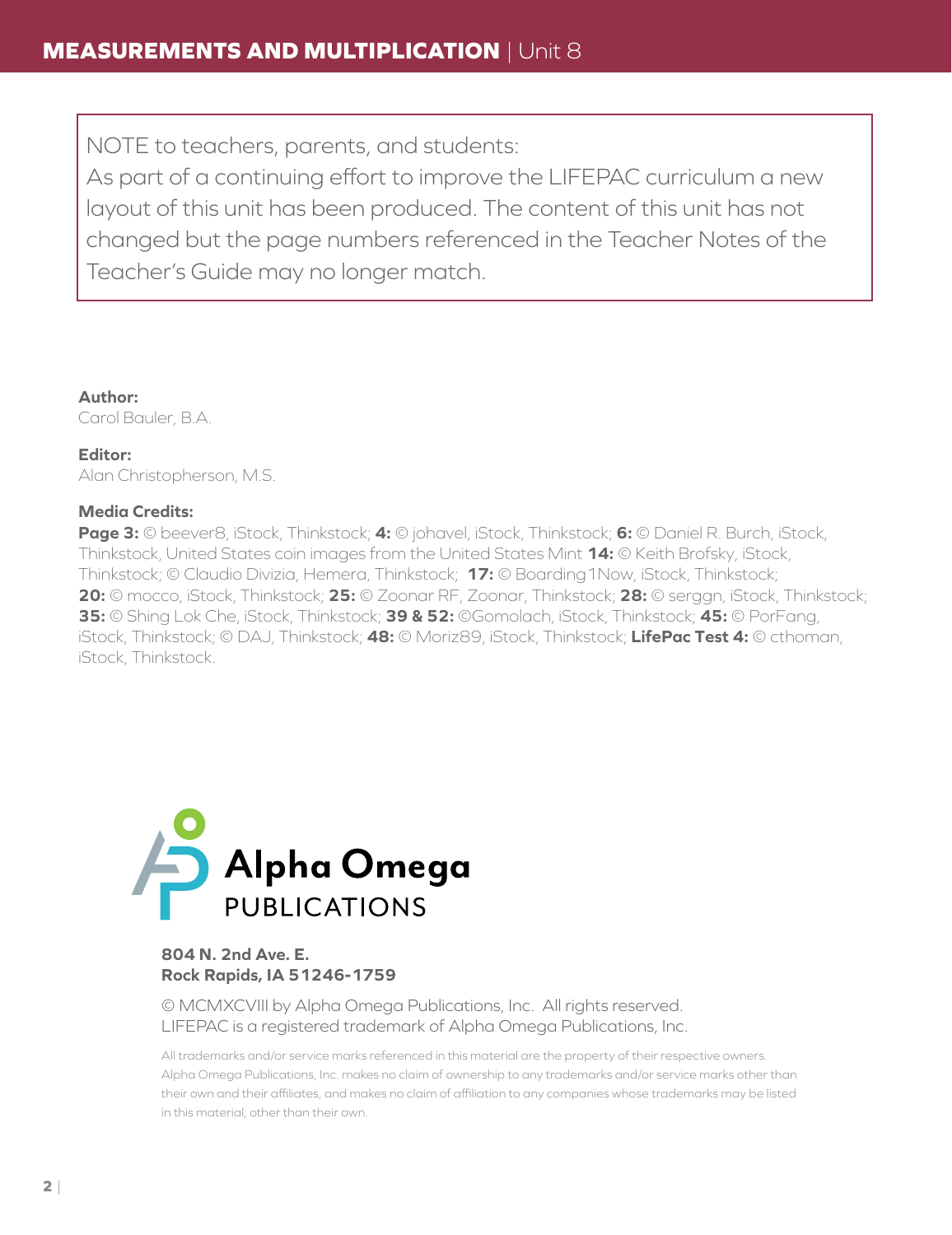# **MEASUREMENTS AND MULTIPLICATION**

**This unit begins with a review of basic addition and subtraction, the conversion of units and plane and solid shapes. That foundation is used to expand subtraction skills that involve borrowing across zeros, the solving of money problems, and the addition of mixed numbers. The steps for completing a picture graph will be added to the skills that have already been learned for bar, line and circle graphs. Some other things that will be covered are direction concepts and length and width. In this LIFEPAC®, you will also practice the skill of multiplying by 4.**

## **Objectives**

**Read these objectives.** The objectives tell you what you will be able to do when you have finished this LIFEPAC.

- 1. I can express measurements in more than one unit.
- 2. I can find the missing addend and check the answer.
- 3. I can learn about decimal numbers.
- 4. I can subtract with zeros in the minuend.
- 5. I can learn to give change in money problems.
- 6. I can learn more about adding mixed numbers.
- 7. I can learn directions—north, south, east, west.
- 8. I can learn about picture graphs.
- 9. I can learn multiplication facts for 3 and 10.
- 10. I can learn the multiples of 4.
- 11. I can learn about length and width.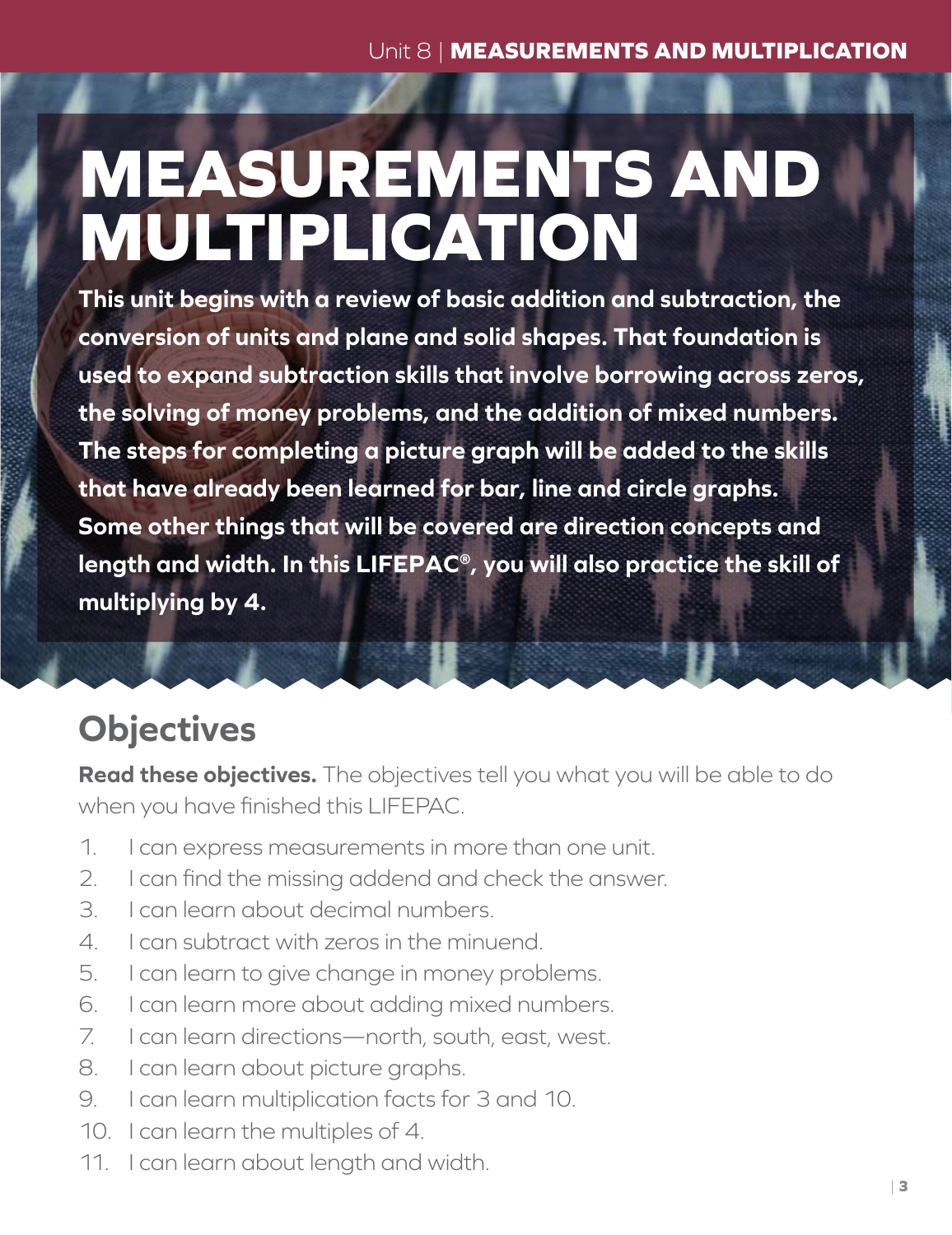# **1. NUMBERS AND SHAPES**

**In this first section, you will review some things you learned in earlier lessons. You will review shapes and change different types of money into equal amounts. You will also change different types of measurements into equal measures. You will practice your addition and subtraction skills, as well as study a calendar.**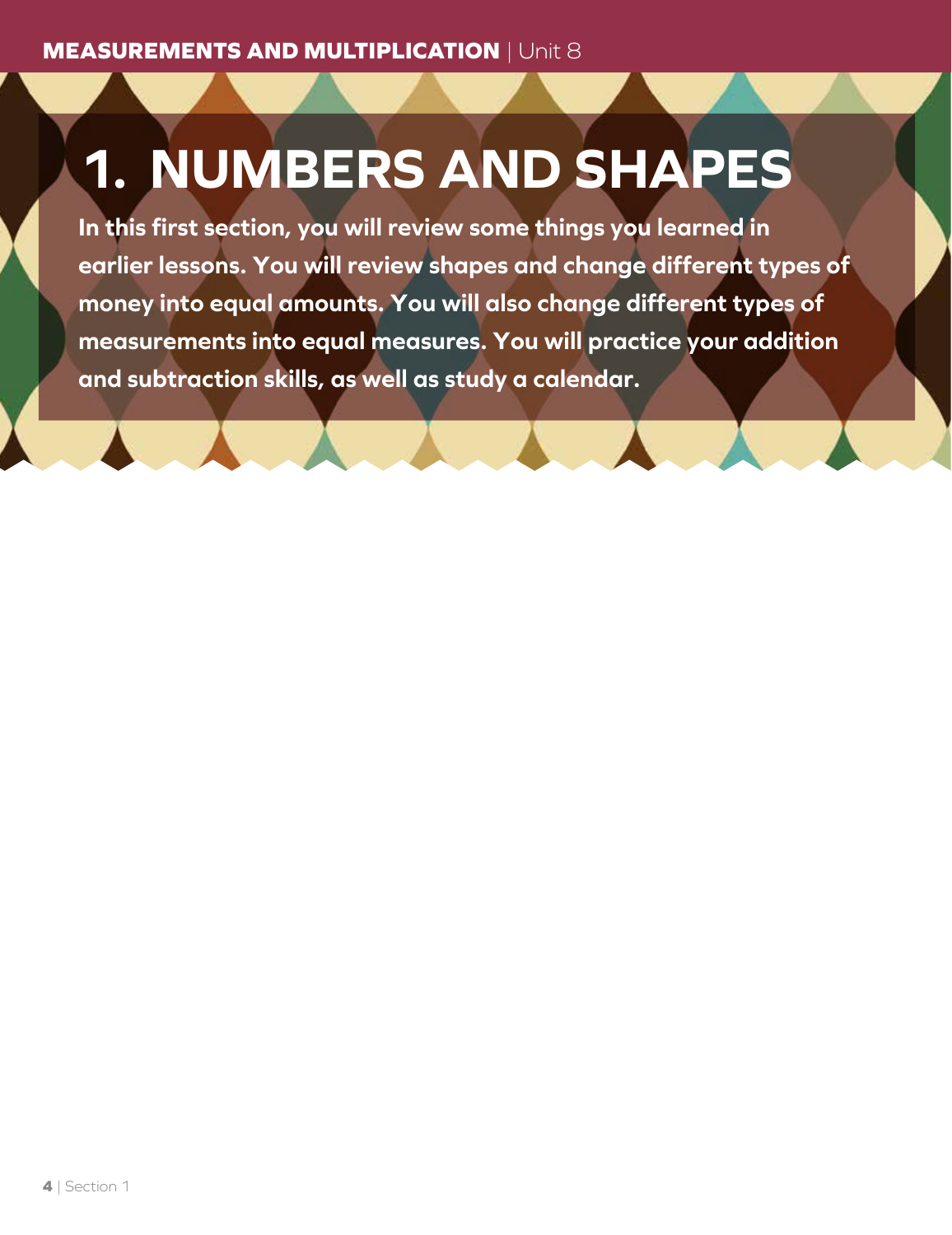### **Shapes**



### Complete the following activities.

 $1.1$ Match the shapes with the names.



\_\_\_\_\_\_\_\_\_ pentagon cone triangle oval **Example 1** Cylinder square **CONFIDENTIFY** rectangle pyramid **Example 2018 Exercise** Circle hexagon \_\_\_\_\_\_\_\_\_\_\_\_\_ rectangular solid <u>\_\_\_\_\_\_\_\_\_\_\_\_\_\_\_\_\_\_</u> octagon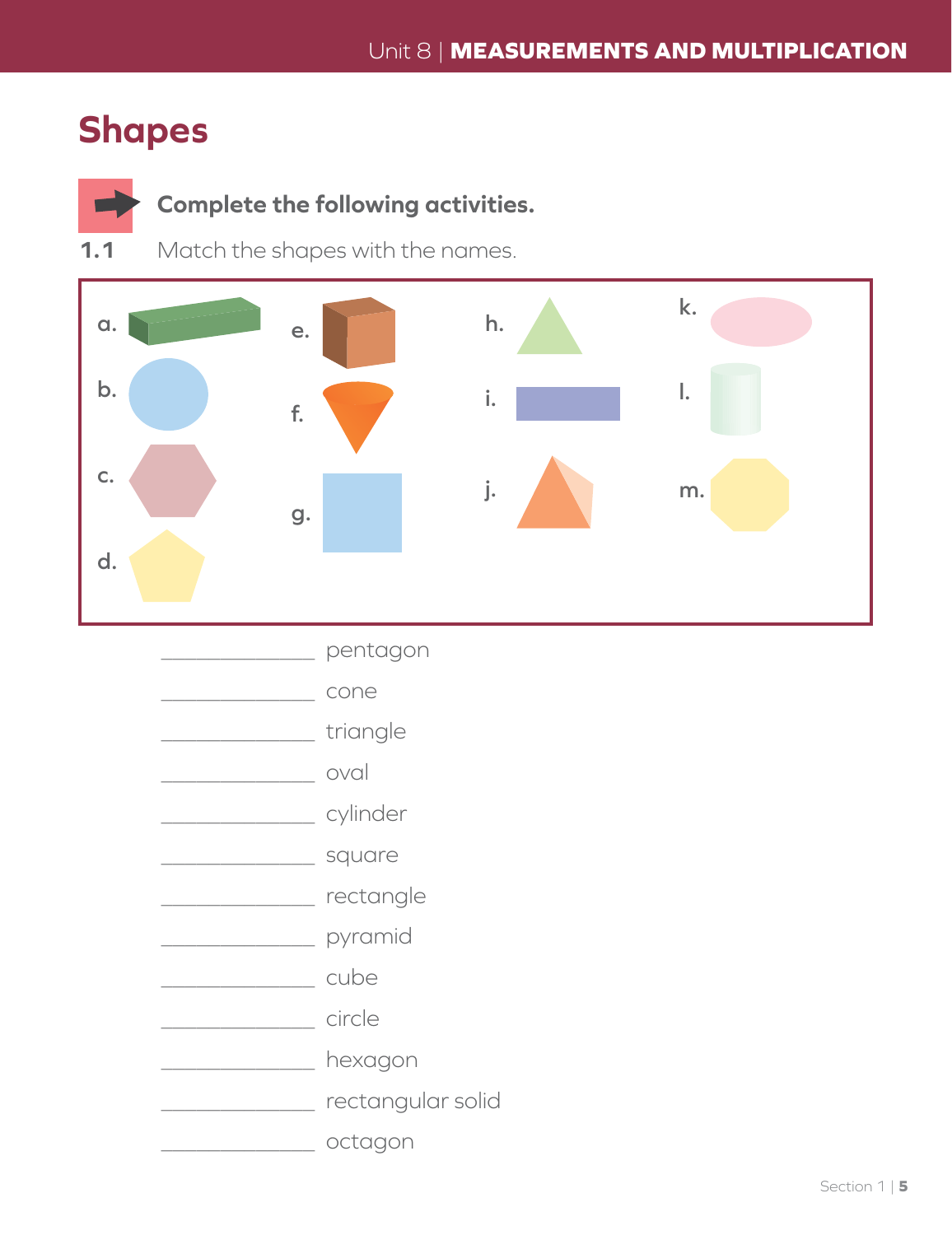**1.2** Write the best answer on the line. You should remember these words.

| end points<br>angles | squares<br><b>Examples</b> closed lines rectangles                    | faces |                                          |
|----------------------|-----------------------------------------------------------------------|-------|------------------------------------------|
|                      |                                                                       |       |                                          |
|                      | The sides of solid shapes are named                                   |       |                                          |
|                      |                                                                       |       |                                          |
|                      |                                                                       |       |                                          |
|                      | Line segments begin and end with ___________________________________. |       |                                          |
|                      |                                                                       |       | are formed when two lines meet at an end |
| point.               |                                                                       |       |                                          |

## **Changing Units**

We can express measurements in more than one unit.

We can change dimes to pennies. We can change feet to inches. We can change pounds to ounces. We can change gallons to quarts.

Jenny has 2 dimes. She wants to change them to pennies. Jenny needs to know how many pennies are equal to 2 dimes. She needs to write a problem.

 $=$  ??

- She knows that … 1 dime = 10 pennies
- But she has 2 dimes. 1 dime = 10 pennies
- She adds. 2 dimes = 20 pennies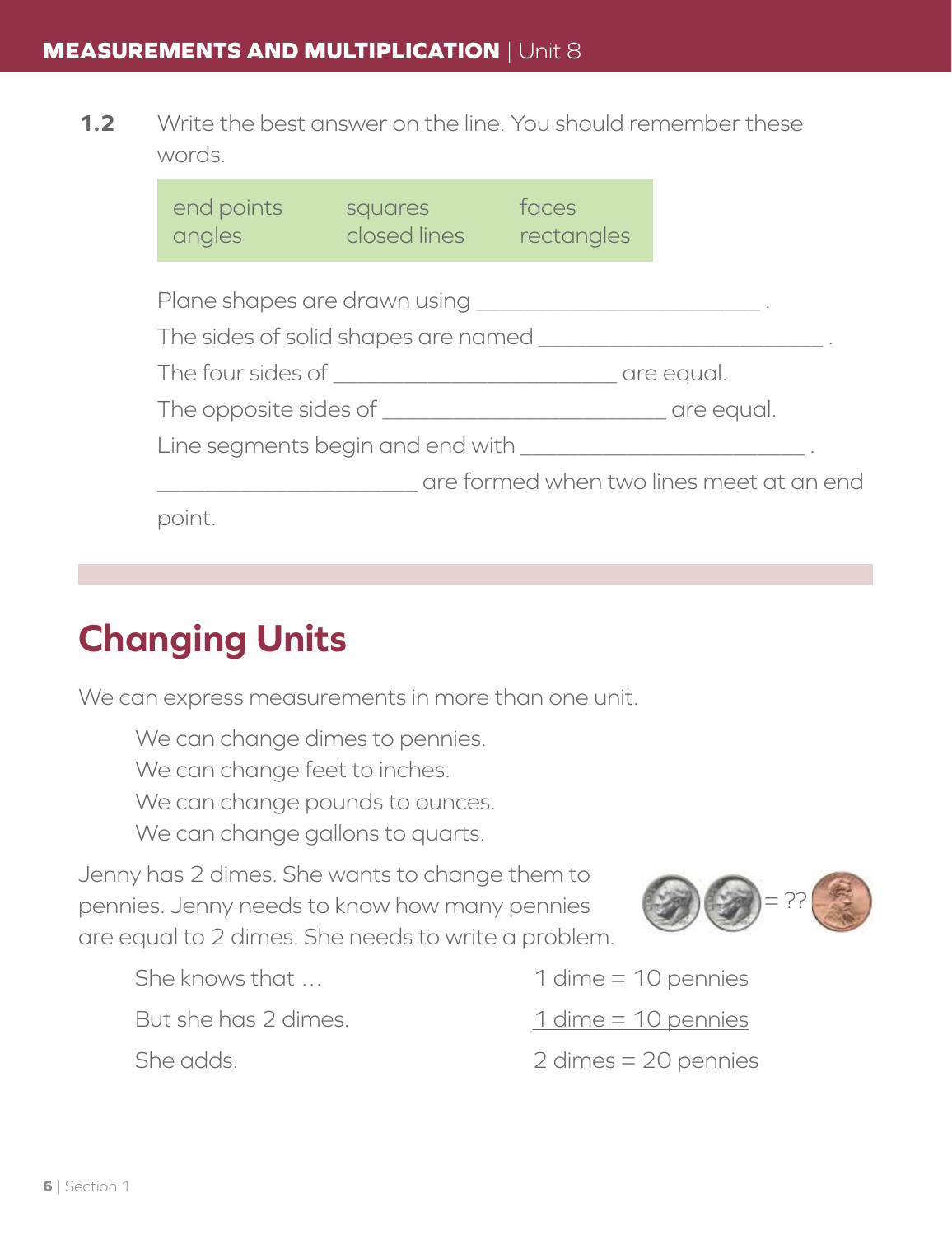

### **Do these problems.**



 $2 \text{ years} = \frac{?}{?}$  days  $2 \text{ tons} = \frac{?}{?}$  pounds

4 square yards  $=$   $\frac{?}{?}$  square feet

 $5$  gallons =  $\frac{?}{?}$  quarts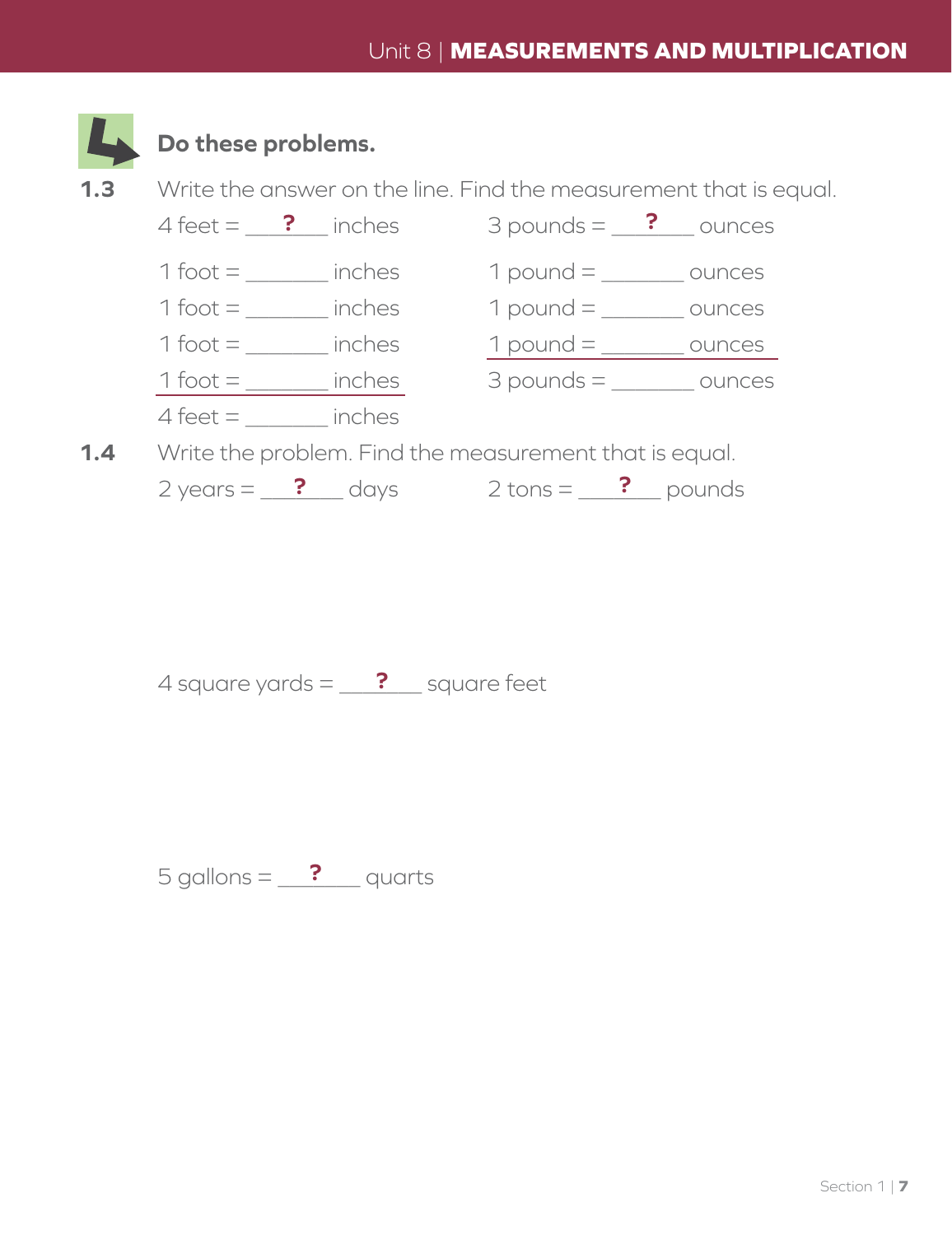### **MEASUREMENTS AND MULTIPLICATION** | Unit 8

**1.5** Add. Check your answer. Add down. Add up.

| 3      | b      | 18     | 64    | 49         |
|--------|--------|--------|-------|------------|
| x      |        | 32     | 50    | 36         |
| $+7$   | $+9$   | $+51$  | $+48$ | $+22$      |
|        |        |        |       |            |
|        |        |        |       |            |
|        |        |        |       |            |
| 263    | 385    | 476    | 501   | 847        |
| $+429$ | $+961$ | $+873$ | 397   | 362        |
|        |        |        | 265   | 529<br>$+$ |

**1.6** Add. Check your answer. Subtract an addend from the sum.

| 376   | 5,963    |  |
|-------|----------|--|
| + 584 | $+2.147$ |  |

| 6.040    |   | 4 4 2 1 |  |
|----------|---|---------|--|
| $+3.785$ | - | $+4608$ |  |

| 2,739   | 3.125    |  |
|---------|----------|--|
| $+5640$ | $+ 4036$ |  |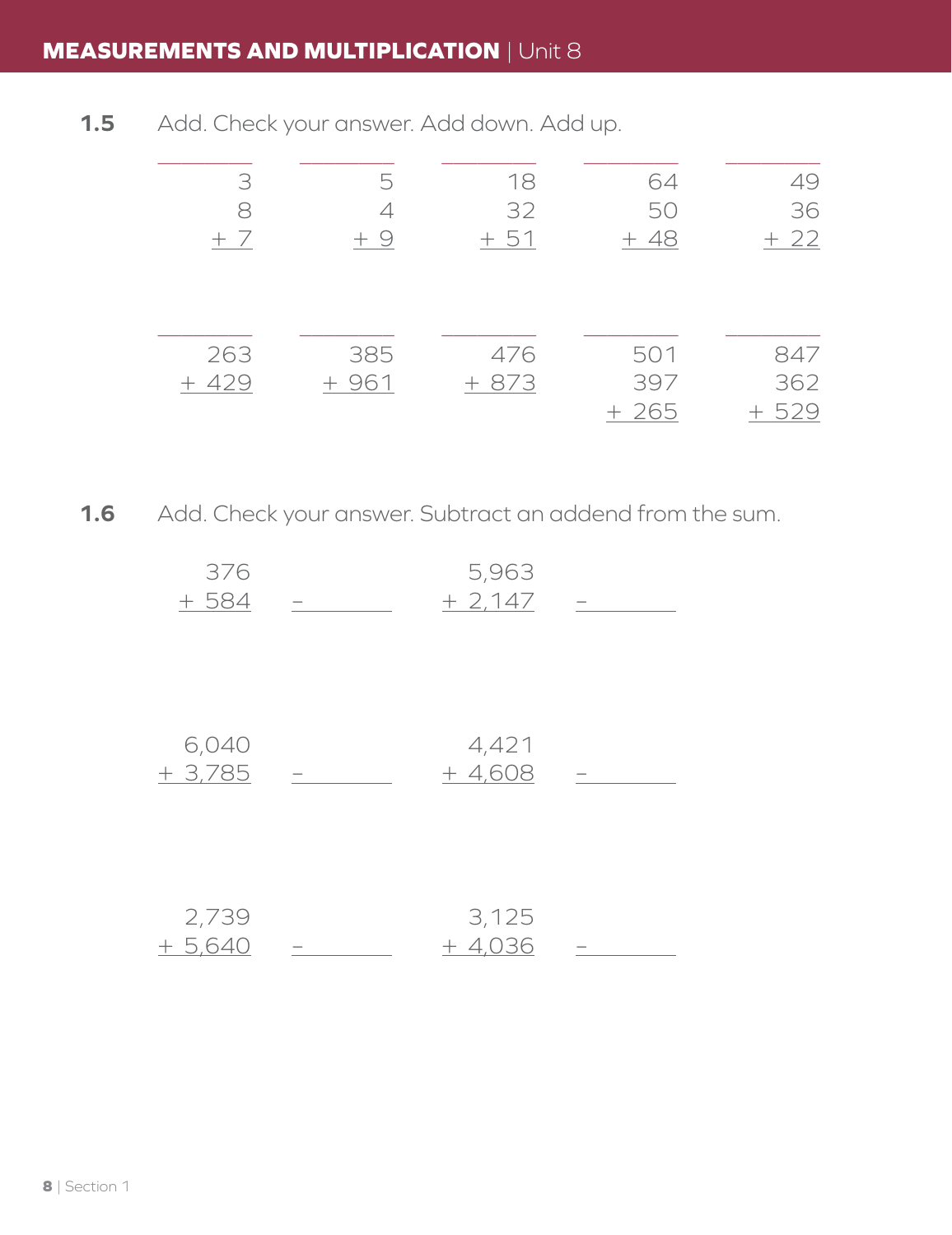## **Missing Numbers**

If there is a number missing in a problem, it is a missing number problem. We can find the missing numbers in addition problems by subtracting.

| Problem       | ANN        | Subtract | Check  |                        |
|---------------|------------|----------|--------|------------------------|
| 36            | 36.        | 195      | 36     | Add the addends.       |
| $\varDelta$ / | $\Delta$ / | - 168    | 47     | Subtract from the sum. |
| 85            | + 85       | 27       | 85     |                        |
| ??            | 168        |          | $+$ 27 | Substitute and check.  |
| 195           |            |          | 195    |                        |

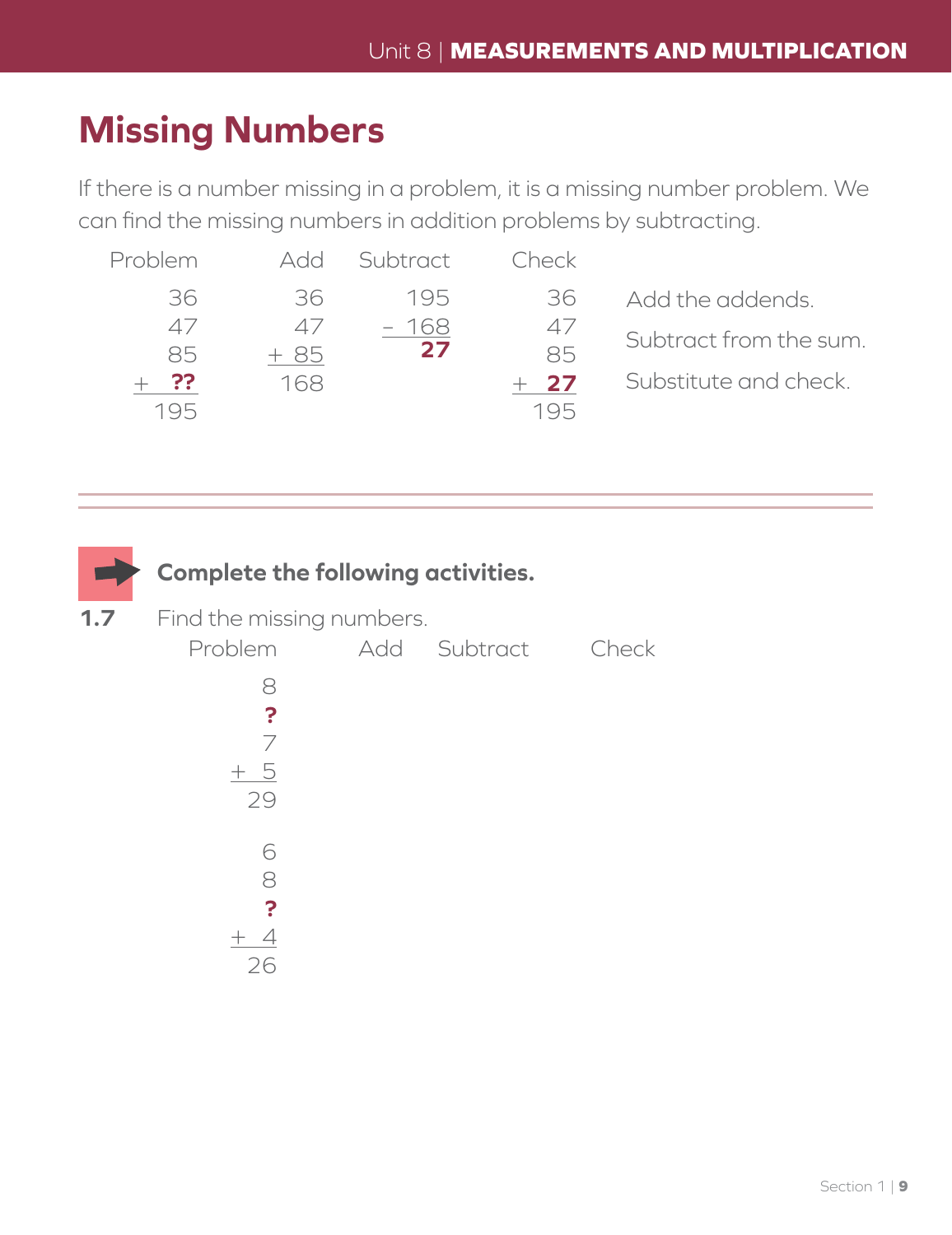### **MEASUREMENTS AND MULTIPLICATION** | Unit 8

| Problem                                      | Add | Subtract     | Check |
|----------------------------------------------|-----|--------------|-------|
| ??<br>56<br>73<br>$+ 19$<br>173              |     |              |       |
| Problem<br>88<br>47<br>30<br>$+$ ??<br>212   |     | Add Subtract | Check |
| Problem<br>363<br>475<br>$+  ? ? ?$<br>1,351 |     | Add Subtract | Check |
| Problem<br>842<br>???<br>$+356$<br>1,473     |     | Add Subtract | Check |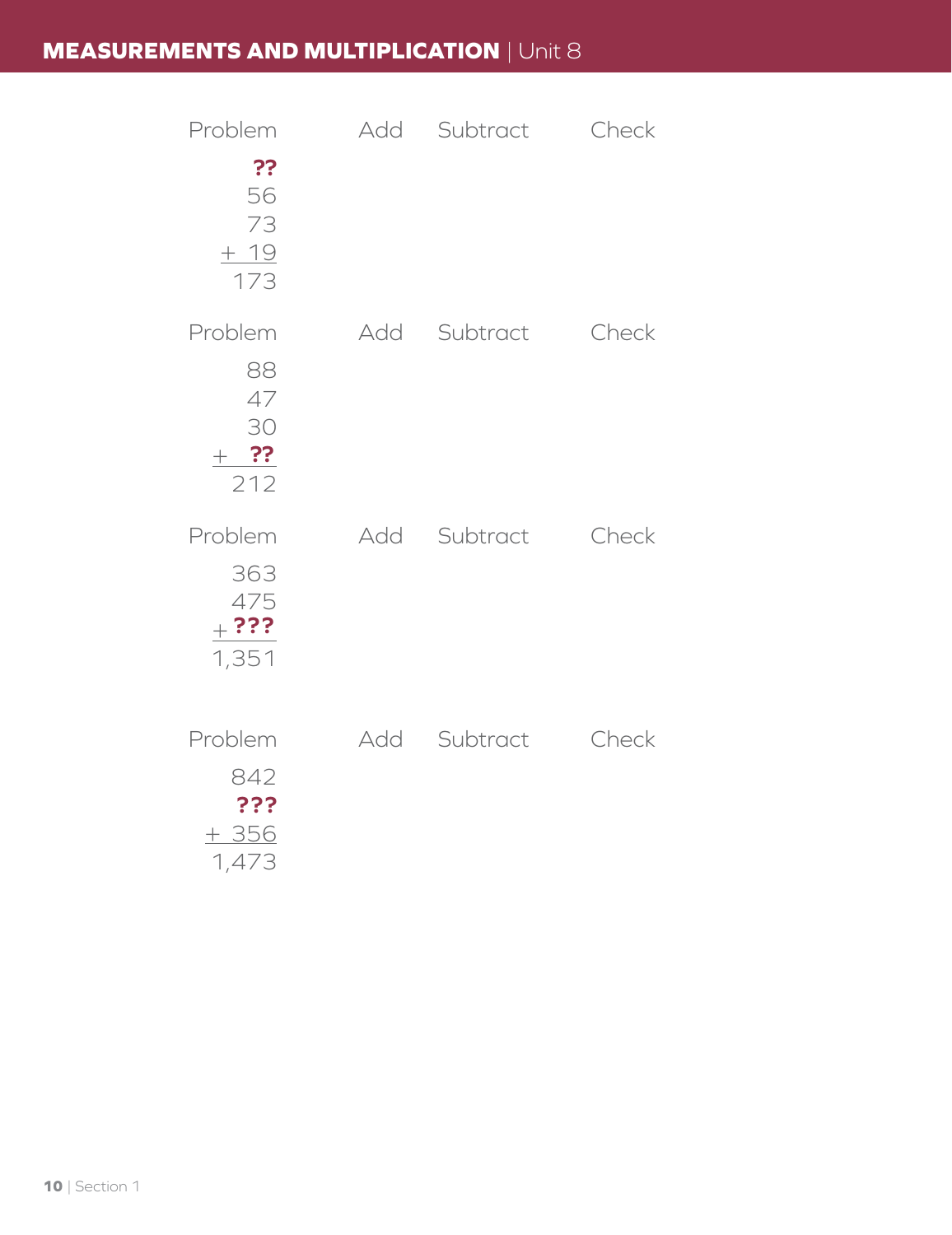**1.8** Write the answers. Use the calendar.

How many months in a year?

Express the month of June as an ordinal number word. June is the

\_\_\_\_\_\_\_\_\_\_\_\_\_\_\_\_\_ month of

the year.

 $\overline{\phantom{a}}$ 

What is the date of the

fourth Tuesday of the

month? \_\_\_\_\_\_\_\_\_\_\_\_\_\_\_



It is the second day of the month. School will be over in eight days.

What is the day and date that school will end?

You planned to go to camp the fifteenth of the month but the equipment was not ready. You will need to wait a week. What day and date will you leave for camp?

**1.9** Write the number before and after.

| 6,375 | 8,639 |
|-------|-------|
| 9,000 | 2.802 |
| 5.099 | 3.001 |

**1.10** Think the answer. Write the answer.

| $8 + 5 - 4 + 6 - 7 =$       | $6 - 4 + 8 + 9 - 7 =$      |
|-----------------------------|----------------------------|
| $32 + 5 - 7 + 4 - 3 =$      | $51 - 2 + 6 - 3 - 2 =$     |
| $4 \times 2 + 3 - 7 + 10 =$ | $3 \times 5 - 8 + 5 - 7 =$ |
| $5 + 9 - 3 - 6 + 5 =$       | $20 - 5 - 8 - 1 + 24 =$    |

**For this Self Test, study what you have read and done.** The Self Test will check what you remember.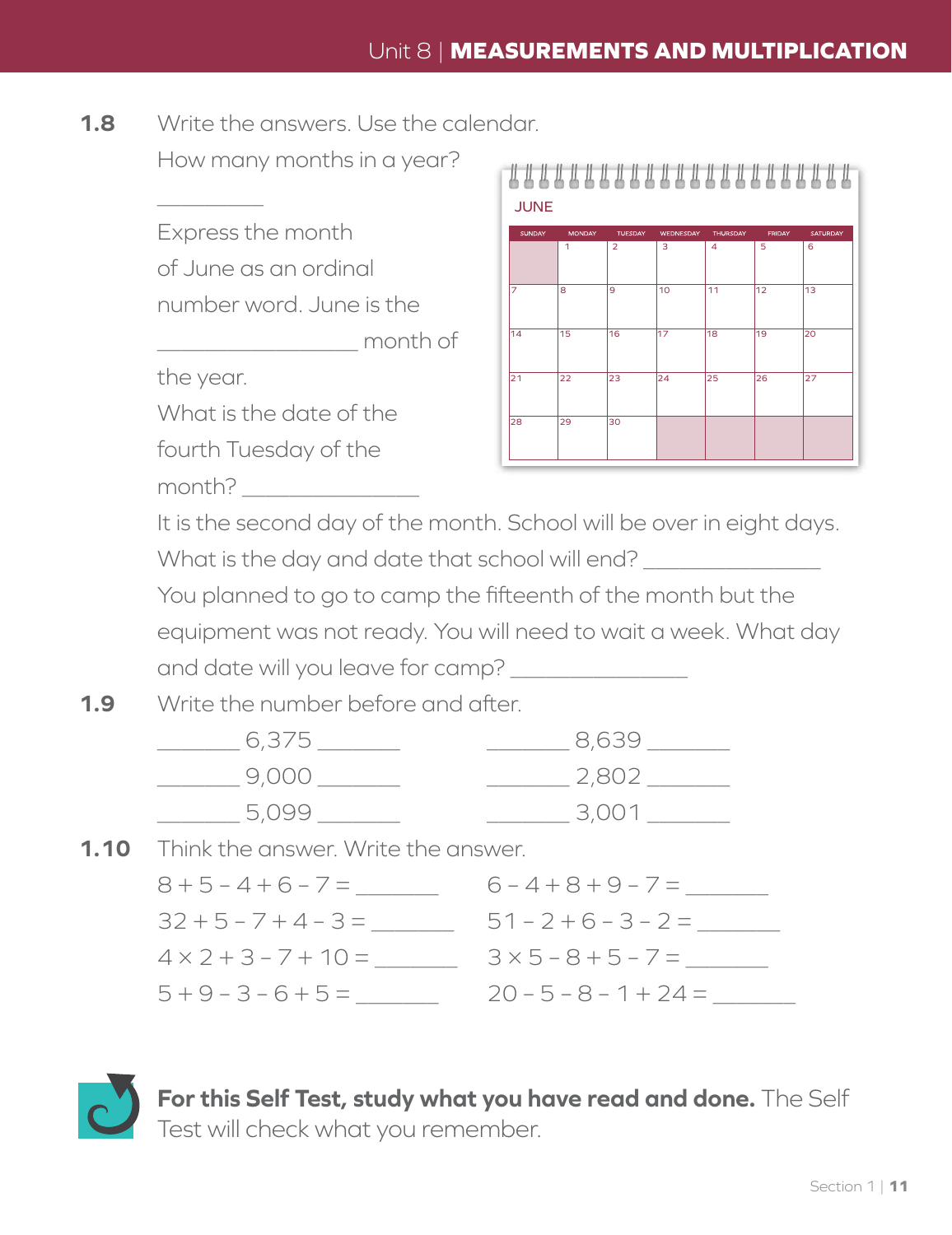## **SELF TEST 1**

**Complete these activities** (each answer counts as 1 point, except where otherwise noted).

**1.01** Complete the sentences with words from the box.

| end points squares faces<br>angles rectangles                 |                            |                                                                       |
|---------------------------------------------------------------|----------------------------|-----------------------------------------------------------------------|
|                                                               |                            |                                                                       |
|                                                               |                            |                                                                       |
|                                                               |                            | Line segments begin and end with _________________________________.   |
| <b>1.02</b> Write the measurement that is equal.              |                            |                                                                       |
|                                                               |                            | $4 \text{ feet} =$ _______ inches $2 \text{ pounds} =$ _______ ounces |
| $5$ nickels = $\_\_\_\_$ pennies                              |                            |                                                                       |
| <b>1.03</b> Find the missing numbers. (3 points each problem) |                            |                                                                       |
|                                                               | Problem Add Subtract Check |                                                                       |
| 76<br>38                                                      |                            |                                                                       |
| $+$ ??                                                        |                            |                                                                       |
| 159                                                           |                            |                                                                       |
|                                                               |                            |                                                                       |
|                                                               | Problem Add Subtract Check |                                                                       |
| 387                                                           |                            |                                                                       |
| 246                                                           |                            |                                                                       |
| $_{+}$ ???<br>792                                             |                            |                                                                       |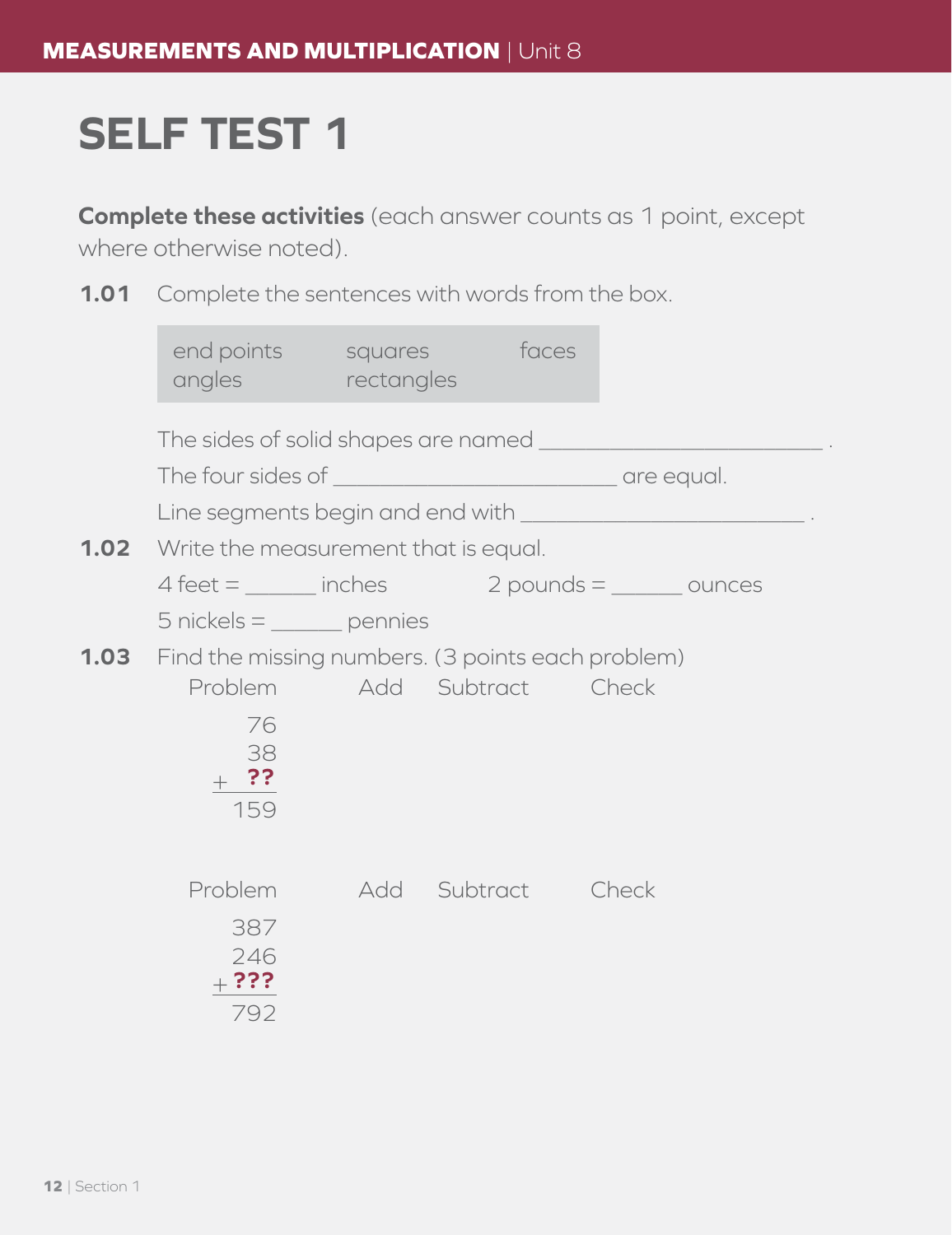#### Unit 8 | **MEASUREMENTS AND MULTIPLICATION**

**1.04** Write an ordinal number word.

March is the \_\_\_\_\_\_\_\_\_\_\_\_\_\_\_ month of the year.

**1.05** Write the number before and after.



 $7 + 3 - 9 + 5 - 6 =$  42 + 8 + 3 - 10 + 4 = 9 – 6 + 7 – 4 + 6 = \_\_\_\_\_\_\_ 4 + 8 + 6 – 8 + 40 = \_\_\_\_\_\_\_

| <b>Teacher check:</b> | Initials    | a. |
|-----------------------|-------------|----|
| Score                 | <b>Pate</b> |    |